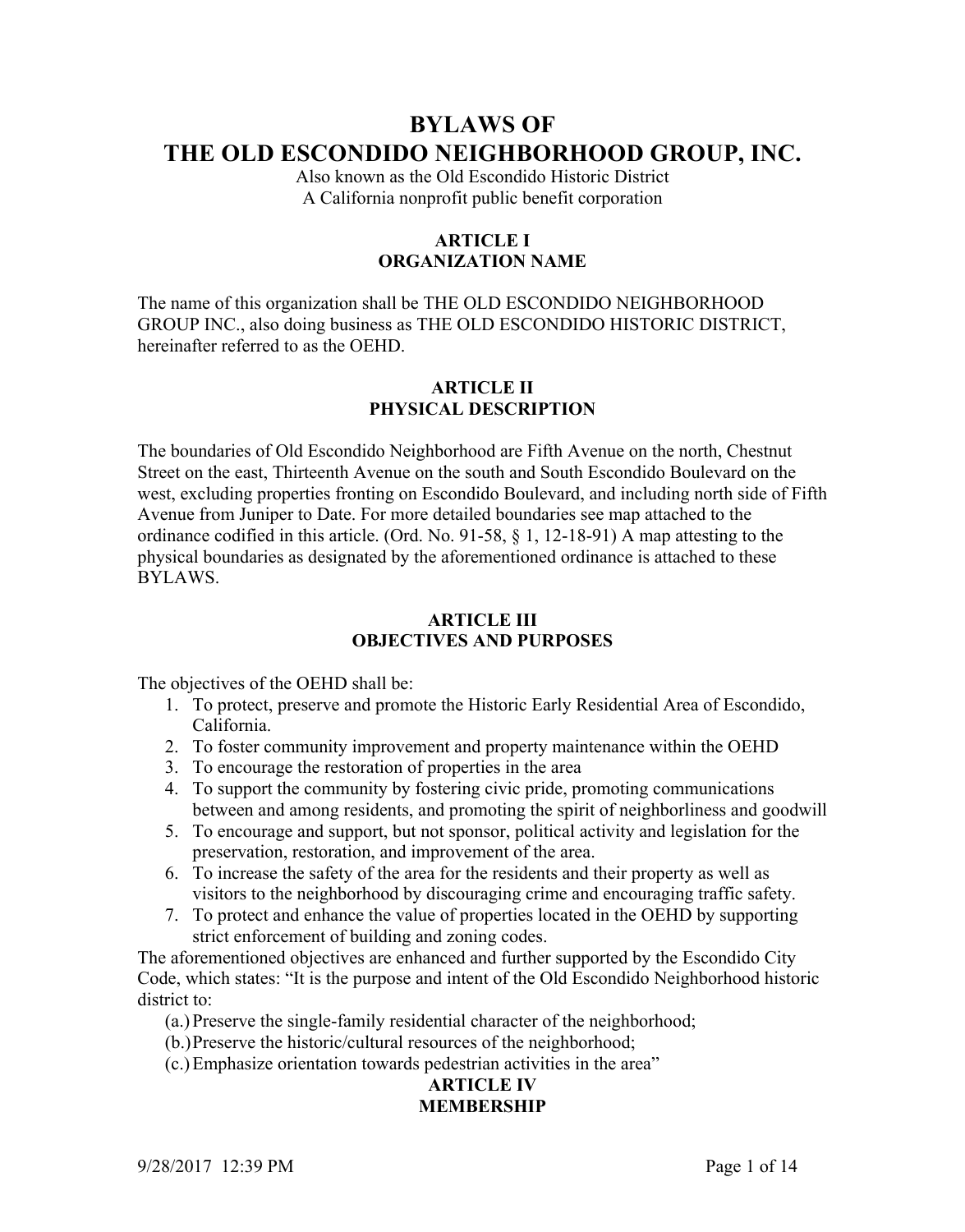#### **Section 1 Membership Requirements**

Individuals of majority age (18 years) who own real property and/or who reside in the OEHD are considered members in good standing of the OEHD and eligible to vote on issues before the OEHD.

Any person who is a member of the Board of Directors at the time that these revised Bylaws are instituted is exempt from the requirement of owning real property and/or residing within the OEHD and therefore is also considered a member in good standing of the OEHD and eligible to vote on issues before the OEHD for as long as he or she so desires.

#### **Section 2 Associate Memberships**

Individuals who neither own property in OEHD nor reside therein are eligible for Associate Memberships in OEHD at an annual cost determined by the Board of Directors. While Associate Members do not have voice or voting rights, they are entitled to receive the quarterly newsletter and other benefits as designated by the Board of Directors.

#### **Section 3 Honorary Members**

The Board of Directors, by majority vote, may designate individuals as Honorary Members. Honorary Members do not have voice or voting rights but are entitled to receive the quarterly newsletter and other benefits as designated by the Board of Directors.

#### **ARTICLE V MANAGEMENT**

#### **Section 1 The Board of Directors**

The Board of Directors shall consist of the elected officers and five (5) directors.

The Ex-Officio President is the immediate past president of the Board, who thereby becomes eligible to serve in an advisory capacity to the Board, as long as that individual remains a Member in Good Standing. The Ex-Officio President shall have voice but no vote on formal Board actions and shall not be counted for purposes of determining the Board quorum.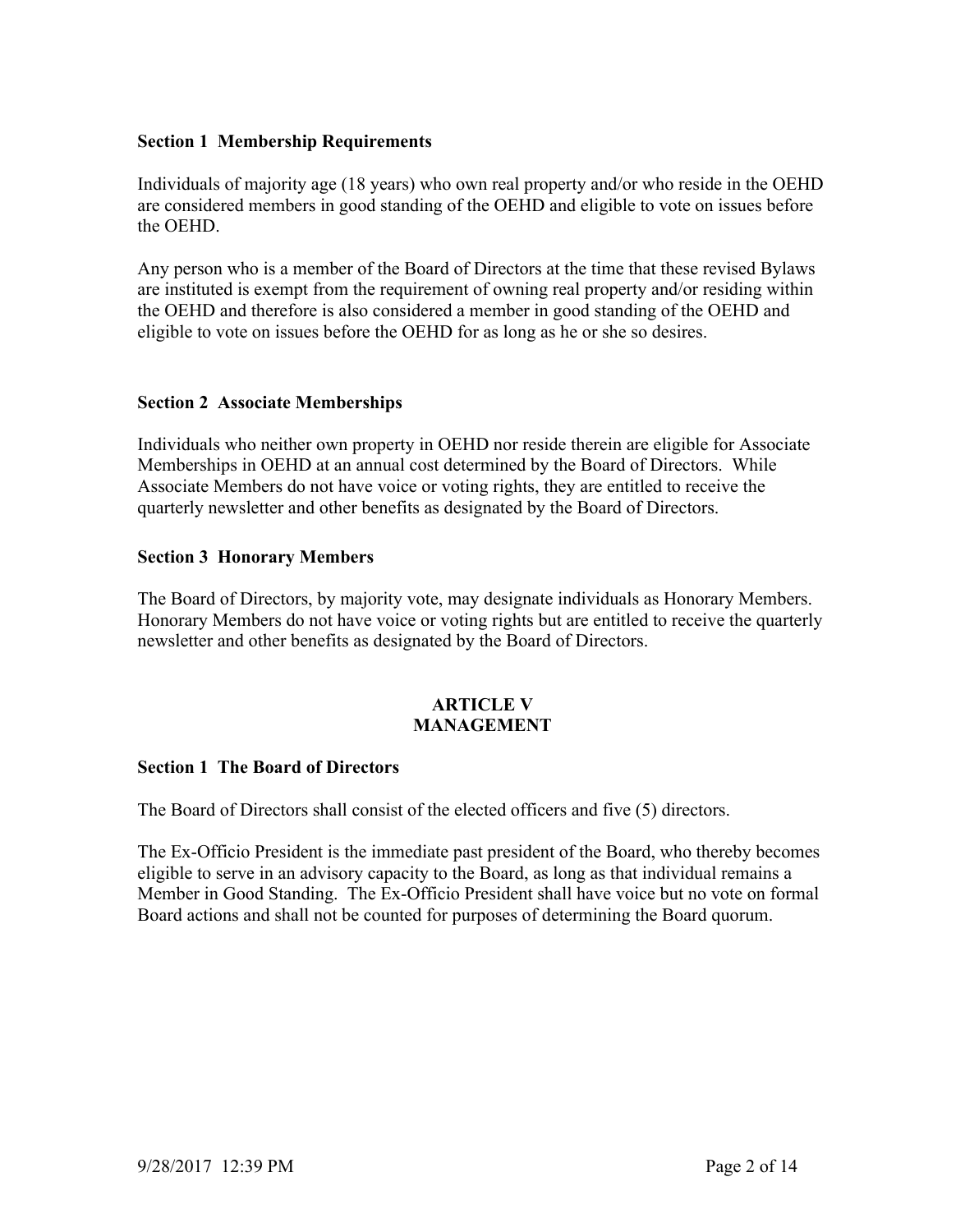## **Section 2 Eligibility for Office**

Members of the Board of Directors shall be members in good standing of the OEHD, eighteen (18) years of age or older, residing within the boundaries of the OEHD a minimum of six (6) months of the year. In order to be considered for nomination to either the position of President or Treasurer, a candidate shall have served for at least one term as a Member of the Board or be approved by a 2/3 vote of the OEHD Board of Directors.

The officers and members of the Board shall serve without compensation, but shall be reimbursed for any reasonable expenditure incurred in the discharge of their OEHD duties.

The officers and members of the Board shall serve without compensation, but shall be reimbursed for any reasonable expenditure incurred in the discharge of their OEHD duties.

#### **Section 3 General Powers and Responsibilities**

The Board of Directors shall be responsible for and conduct the business of the OEHD for the benefit of the membership in fulfillment of the Purpose of the OEHD as stated in Article III.

Authority and responsibility for the operation of the OEHD is vested in the Board of Directors, who shall have the right, power, authority, and duty to manage the activities and affairs of the OEHD and to act for and on its behalf in accordance with it; Articles of Incorporation, these Bylaws, and applicable law, but may delegate to the OEHD's officers, to its agents, and to committees of the OEHD such rights, powers, duties, and authority as it sees fit, in addition to those specified in these Bylaws.

The Board of Directors shall have the power to make such rules and regulations as may be necessary or advisable for the orderly and efficient management of the OEHD's business and property, and from time to time, to amend such rules and regulations.

As it is considered to be a benefit to the OEHD to have Board Members in attendance at all Council, Historic Preservation Commission, and other significant meetings and civic gatherings, arrangements shall be made to ensure that such meetings are attended.

#### **Section 4 Indemnification**

Any member of a Board or of a committee formed by a Board shall be immune (indemnified) from civil liability and shall not be subject to suit directly or indirectly for any act or omission undertaken in good faith and within the scope of the member's official capacity unless any resultant damage or injury was caused by the willful, wanton, or grossly negligent conduct of such member.

#### **Section 5 Term of Office**

Officers and Directors will be elected for a term of two years. Every even year the positions of President and Secretary and two Directors shall be submitted for vote by the membership.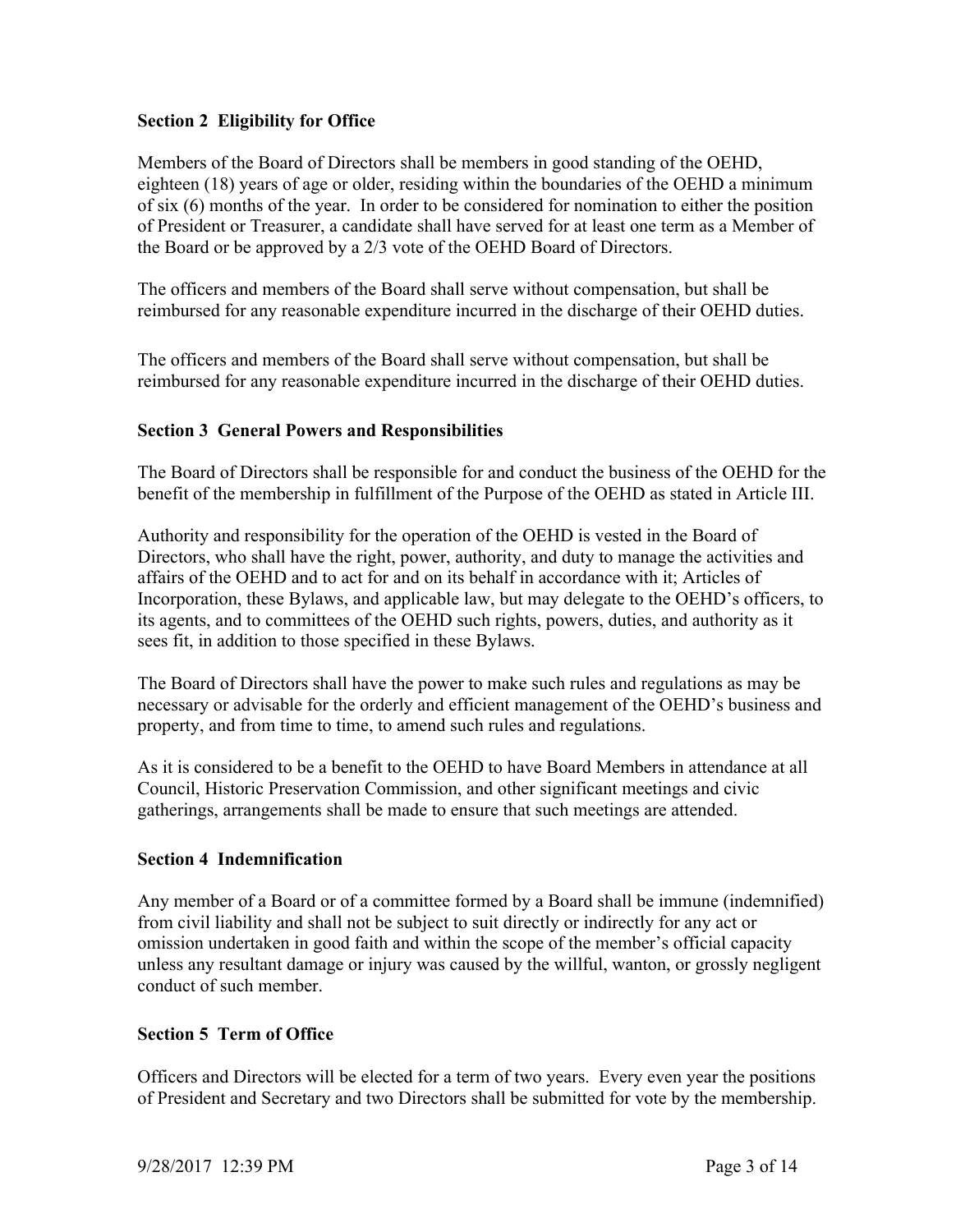Every odd year the positions of Vice President and Treasurer and three Directors shall be submitted for vote by the membership. Officers may serve an unlimited number of terms, however no office shall be held consecutively.

No Officer shall hold more than one (1) office at a time.

# **Section 6 Duties**

**The President** shall be responsible for the day to day management of the OEHD under the general policies approved by the Board of Directors and in general shall act as the chief executive officer. The President shall preside at all OEHD meetings, including meetings of the Board of Directors. The President may appoint committees, including chairpersons, as the Board may approve. The President shall be the spokesperson for the OEHD. Additionally, the President (or designee) shall:

- ! Prepare agendas for all meetings and provide them to all board members at least 2 days prior to each meeting
- ! Run meetings in an efficient manner, using Robert's Rules of Order and appointing a Parliamentarian as available
- ! Present the State of the OEHD Report annually at a General Meeting
- ! Represent the OEHD before Boards and Commissions
- ! Communicate the Board's decisions to interested parties
- **Prepare newsletter articles**
- **Ensure progress on pertinent issues**
- ! Sign contracts on behalf of the OEHD as directed by a majority vote by the Board of **Directors**
- Have the authority to sign checks
- Vote on issues before the OEHD

**The Vice President,** in the absence of the President, shall perform the duties of the President, and perform such other duties as the Board may from time to time request. Additionally, the Vice President (or designee) shall:

- ! Facilitate meetings in president's absence
- ! Coordinate activities of committee chairpersons and serve as ex-officio member of all standing and special/ad-hoc committees
- ! Preside over and vote on issues before the Board of Representatives
- ! Represent the OEHD on the City of Escondido Historic Preservation Commission
- ! Vote on issues before the OEHD

**The Secretary** shall be responsible for maintaining the records of the OEHD and keeping the minutes of Board and General meetings for the membership and the Board of Directors. The Secretary will prepare all written communications of the OEHD, to insure compliance with all notarization and other legal requirements. The Secretary's duties shall include informing the membership of the dates, times, and locations of all OEHD meetings, including those conducted by the Board of Directors. Additionally, the Secretary (or designee) shall:

- ! Notify Board members of upcoming meetings and solicit agenda items
- ! Provide notice of historic preservation, community improvement, and other related organizations' meetings to the membership in a timely manner
- Be responsible for the newsletter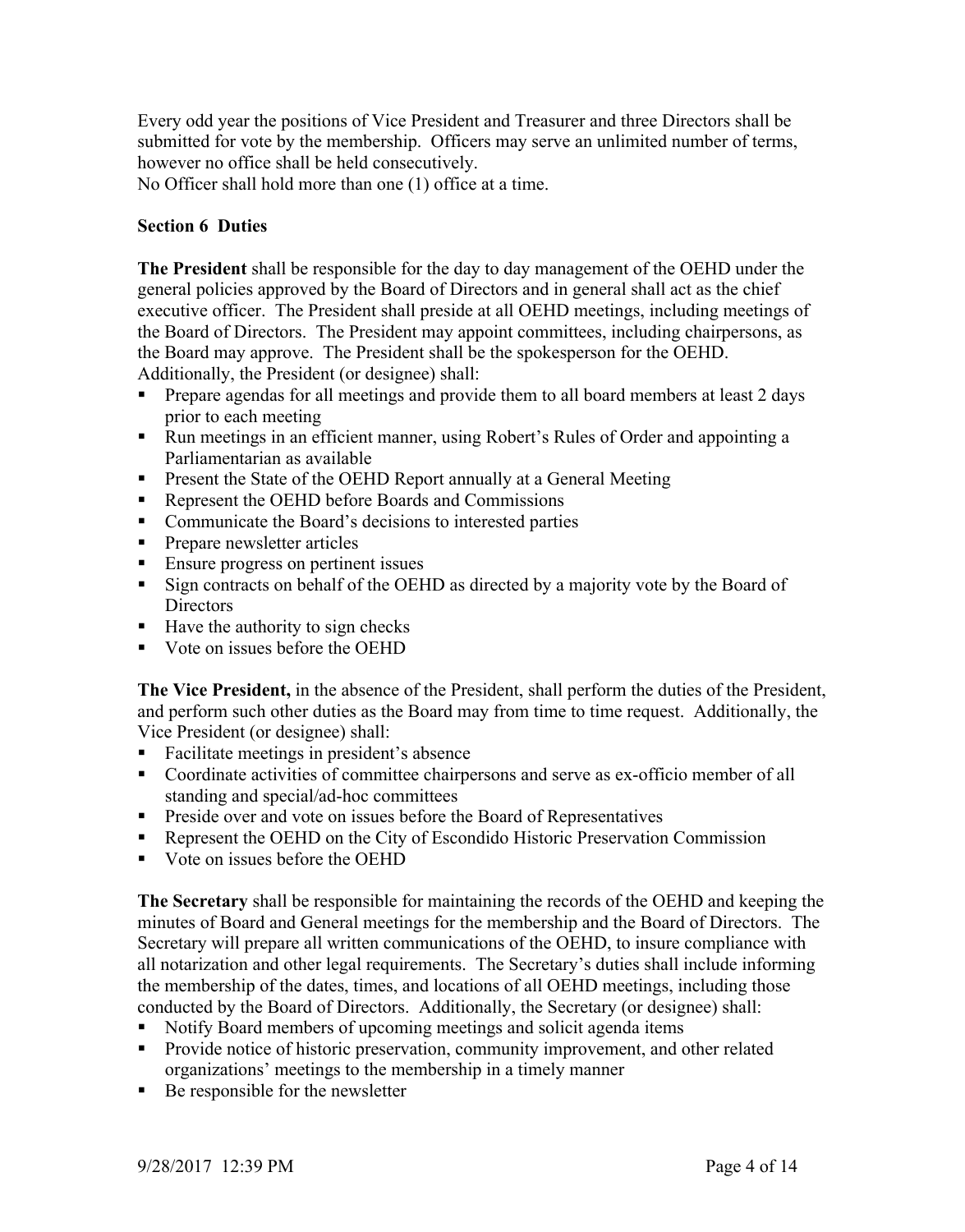- ! Supervise the election process, including preparing ballots. Ballots will provide appropriate space for nominations to be made from the floor
- Collect and tabulate the votes cast in any election conducted by written ballot -- Such tabulation shall be open to observation by any Member in Good Standing.
- ! Announce the results of all elections at the election meeting, when possible, or as soon as possible thereafter
- ! Vote on issues before the Board of Directors

**The Treasurer** shall receive and deposit in appropriate accounts all monies of the OEHD and maintain all financial records in electronic format as agreed upon by the Board. The Treasurer shall also disperse such funds as directed by resolution of the Board and report monthly to the Board of Directors and quarterly to the membership concerning the financial condition of the OEHD. Additionally, the Treasurer (or designee) shall:

- ! Prepare an annual budget
- ! Maintain a roster of dues paying members
- ! Prepare the annual income tax return as required by law
- ! Ensure that an annual audit is conducted of the OEHD's financial records
- ! Sign contracts on behalf of the OEHD as directed by a majority vote by the Board of **Directors**
- ! Have the authority to sign checks
- ! Vote on issues before the Board

## **Section 7 Board of Representatives [Subject to direction from members at 10-12-06 meeting)**

The Board of Representatives shall be composed of one (1) member from each of the ten (10) areas or Zones comprising the OEHD. Zone Representatives shall be eighteen (18) years of age and members in good standing residing within the Zones that they represent. The means by which each zone representative is selected shall be determined by the members of each Zone.

Zone Representatives shall represent the members of their respective zones and shall:

- ! Prepare agendas based upon input from zone members including issues of immediate and future concern, providing them to their residents at least 2 days prior to each Zone meeting
- ! Lead Zone meetings to be held regularly, either monthly or quarterly or for special meetings as determined by the residents
- Communicate the issues and decisions that come before the Board of Directors to their residents
- Gather input from Zone residents
- ! Assist the Board of Directors in communicating urgent matters of concern to the OEHD among their residents

The Board of Representatives shall meet monthly or for special meetings at a time, date and location of their choosing. The Board of Representatives shall notify the OEHD Board of Directors of all meetings at least 2 days prior. The OEHD Vice President shall preside over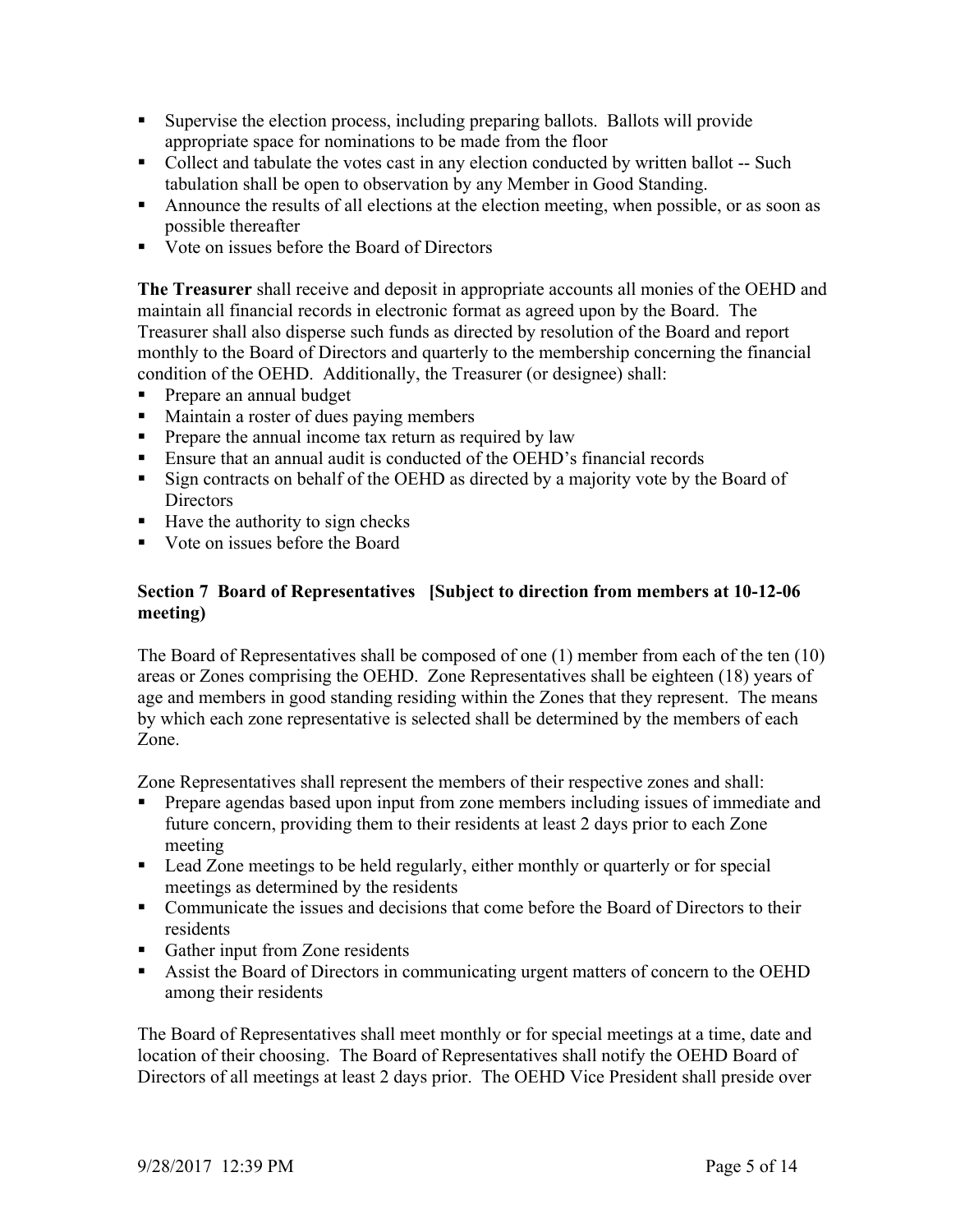each Board of Representative meeting and will vote on issues before the Board of Representatives

The Board of Representatives shall choose a Secretary. The Secretary of the Board of Representatives shall be responsible for maintaining the records of the Board of Representatives and keeping the minutes of Board of Representative meetings. Additionally, the Secretary (or designee) shall:

- ! Notify both the Board of Representatives and the OEHD Board of Directors as well as members of upcoming meetings
- ! Solicit agenda items and prepare an agenda prior to each Board of Representative meeting
- ! Vote on issues before the Board of Representatives

# **Section 8 Honorary Board**

There shall be an Honorary Board in order to help further the goals and purposes of the organization. Honorary Board membership may be granted by 2/3 vote of the Board of Directors to anyone who has served as a member of the Board of Directors, provided outstanding value to the OEHD, and/or acted in some other significant capacity.

Honorary Board Members do not have voting rights but are entitled to receive the quarterly newsletter and other benefits as designated by the Board of Directors.

Honorary Board Members may attend OEHD Board Meetings but shall have neither voice nor vote unless called upon by Board Members to provide information based on their specialized expertise.

The Honorary Board shall have neither official meetings nor fiduciary responsibilities. Honorary Board members shall receive the Quarterly Newsletter at no charge as well as other benefits that may be designated by the Board of Directors.

# **Article VI ELECTION, REMOVAL, REPLACEMENT OF OFFICERS**

# **Section 1 Election of Officers and Board**

The officers and directors of the OEHD shall be elected to office at the Annual Meeting and shall take office immediately upon the close of that meeting and shall hold office until their terms expire concomitantly with the Annual Meeting.

Nominations for the election held at the Annual Meeting will open during the second quarterly membership meeting preceding the Annual Meeting and will close at the end of the quarterly membership meeting immediately preceding the Annual Meeting.

In the event that no one has been nominated for one or more positions on the Board or that the person(s) nominated decline to run or that the person(s) nominated is/are not eligible to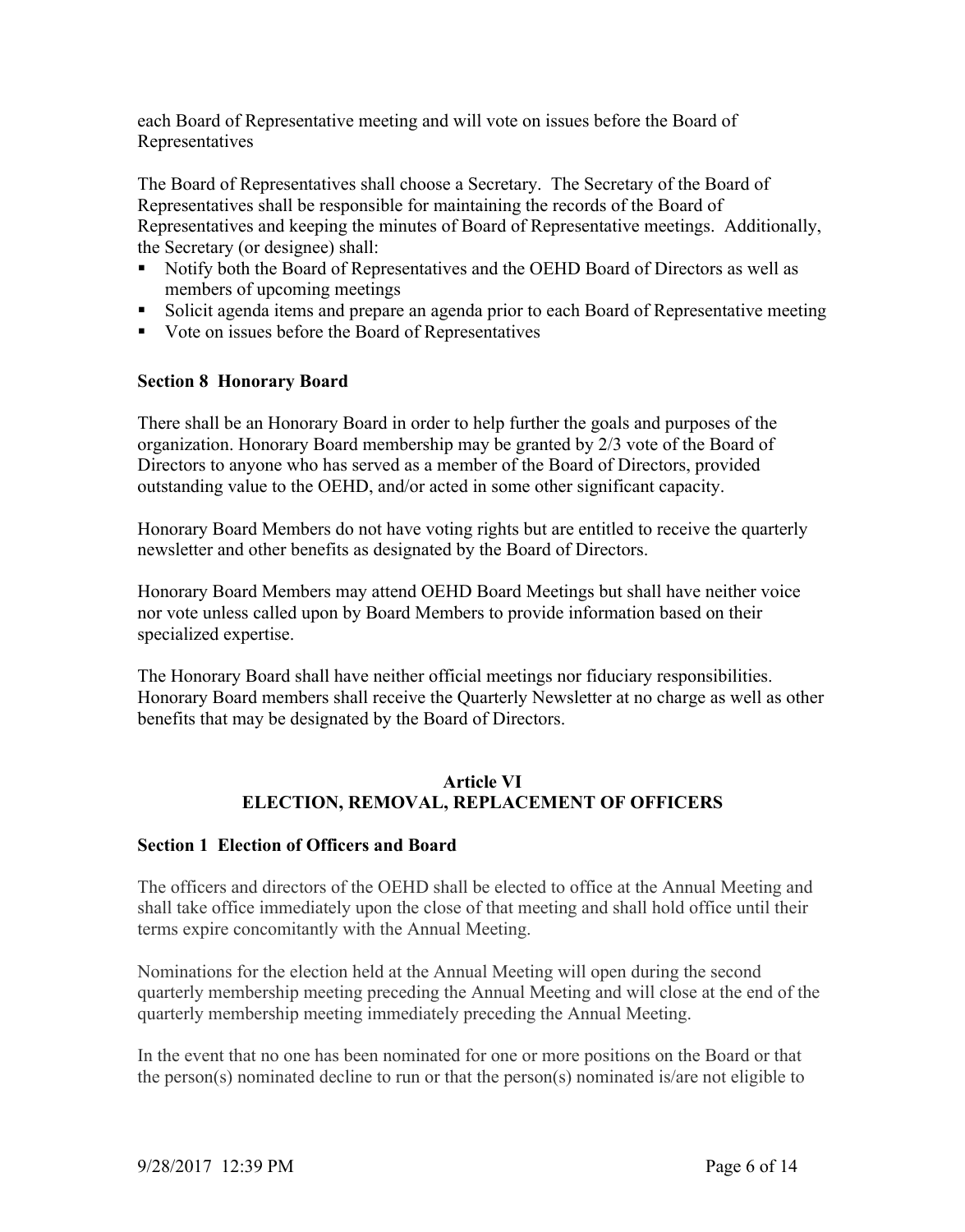hold office, names may be placed in nomination at the Annual Meeting for the position(s) for which there are no candidates.

The Board of Directors may nominate candidates for office at its discretion, but if it does decide to make nominations, it must do so only at the second quarterly membership meeting held preceding the Annual Meeting.

Balloting shall be by written secret ballot in the case of contested elections. Absentee voting and voting by proxy are prohibited.

In the election of Officers, the candidate receiving a simple majority of the votes cast shall be deemed elected to office. If no candidate receives a majority, then succeeding ballots will be taken until a candidate does receive a majority. In the election of the Directors, the five (5) candidates receiving the highest number of votes cast shall be deemed elected to the Board.

Following each contested election, the candidate(s) not elected to that office shall have the right to run for any other position on the Board of Directors not then voted upon simply by declaring that they wish to have their name(s) placed on the ballot.

In the event of a tie vote so that the number of candidates receiving the highest number of votes cannot be reduced to five (5), succeeding ballots shall be taken to break the tie. On the succeeding ballot(s) held to break the tie, the voting membership shall elect from between or among the tying candidates a sufficient number to complete the list of five (5) elected Directors. Each voting member shall be entitled to vote for only one candidate on each succeeding ballot.

# **Section 2 Vacancies**

If a vacancy should occur on the Board of Directors, the remaining Board members, by affirmative vote of a majority thereof may elect an individual to fill said vacancy for the unexpired term at any meeting of the Board, and such Director shall serve until his or her successor has been duly elected and qualified.

# **Section 3 Conflicts of Interest**

Board members shall report possible conflicts of interest to the Board of Directors. If the Board of Directors determines that a conflict of interest exists, the interested individual shall not vote on the matter presenting the conflict.

All members of the Board of Directors shall declare a conflict of interest if such Board member or such Board member's immediate family (spouse, parent or children) shall receive anything of real value (\$25.00 or more) from the action of the Board excluding such Board actions as improvement or maintenance of residential value, preservation of the historic designation, reduction of traffic flow or improvement of the attractiveness of the neighborhood or other such actions that are designed to improve the entire neighborhood area.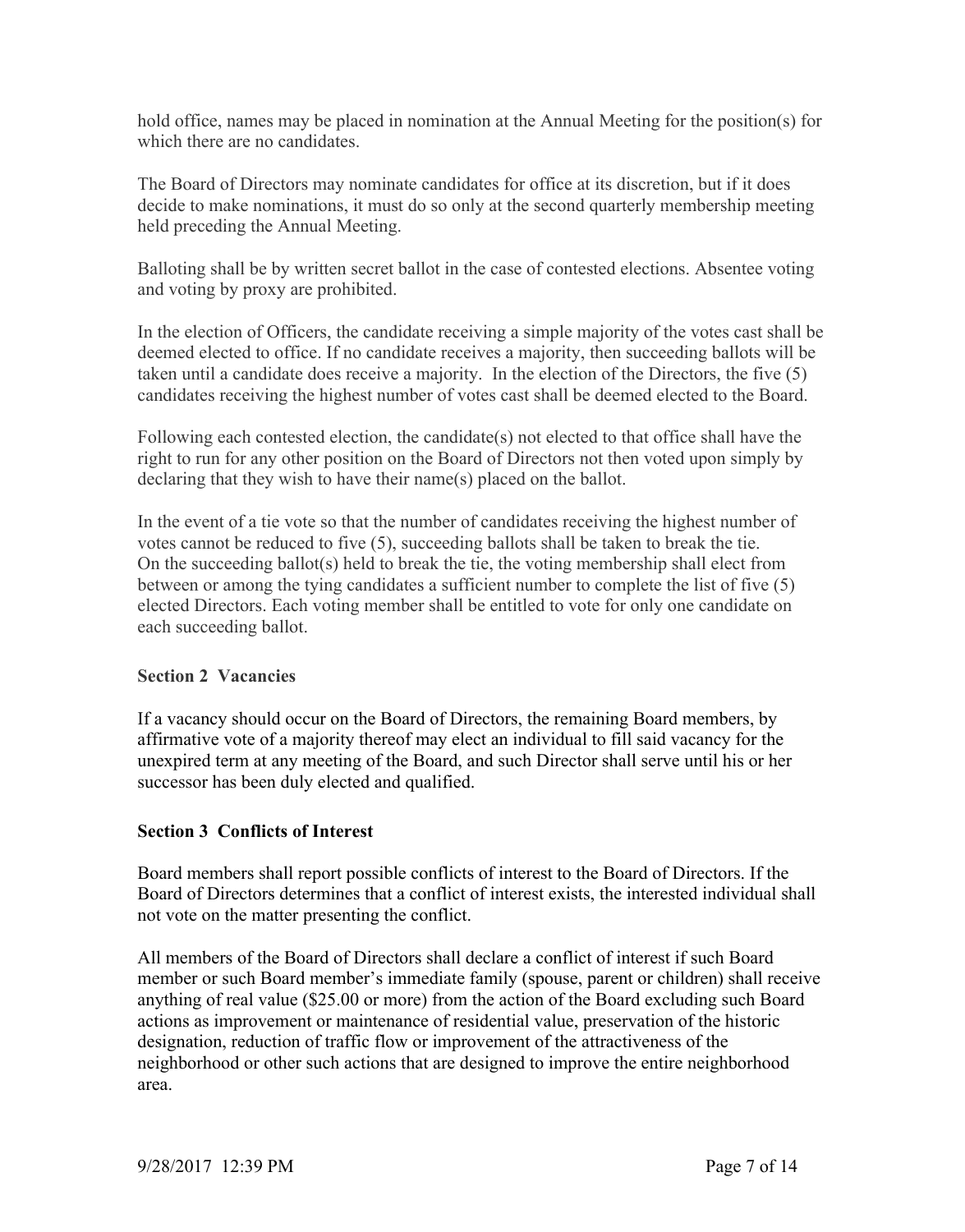No member of the Board may sell or otherwise dispose of any real property or other things of value owned by the OEHD without a vote of the OEHD Board of Directors.

## **Section 4 Involuntary Removal**

Any member of the OEHD Board of Directors can be involuntarily removed from the Board for cause, including but not limited to failure to attend three (3) consecutive meetings. The individual shall be deemed removed upon two-thirds (2/3) of the majority of the votes cast at a regular Board of Directors meeting or a Board of Directors meeting called for such purpose. The quorum for such a meeting shall be fifty percent (50%) of the members of the Board of Directors as defined by Article VII of the BYLAWS. The offending Board member has the right to be informed of the reason for his pending removal at least ten (10) days prior. An opportunity shall be provided for the offending member to speak in his/her own behalf at the meeting before the vote is to take place. A ten (10) days written notice shall be given to all members of the Board of Directors prior to such meeting.

## **Section 5 Resignation**

Any officer may resign at any time by giving written notice to the OEHD, to the attention of the Secretary. Any such resignation shall take effect at the date of receipt of such notice or at any later time specified therein; and, unless otherwise specified therein, the acceptance of such resignation shall not be necessary to make it effective.

#### **Article VII MEETINGS**

#### **Section 1 Meetings of the Board of Directors**

Regular meetings of the Board of Directors are to be held monthly on such dates and at such places as may be fixed by the Board. However, nothing shall preclude the members of the Board of Directors from meeting on an ad hoc basis. Special meetings of the Board shall be called by the President or may be called by the President upon the written request of a simple majority of the Directors.

Once the Board of Directors has determined its meeting schedule for the year, the schedule shall be published and/or made otherwise available in a timely manner to OEHD Members.

All meetings of the Board of Directors shall be open to the membership, who may attend without voice or vote.

The Official Minutes of all meetings shall be published and/or made otherwise available in a timely manner to OEHD Members.

#### **Section 2 Notice of Meetings of the Board of Directors**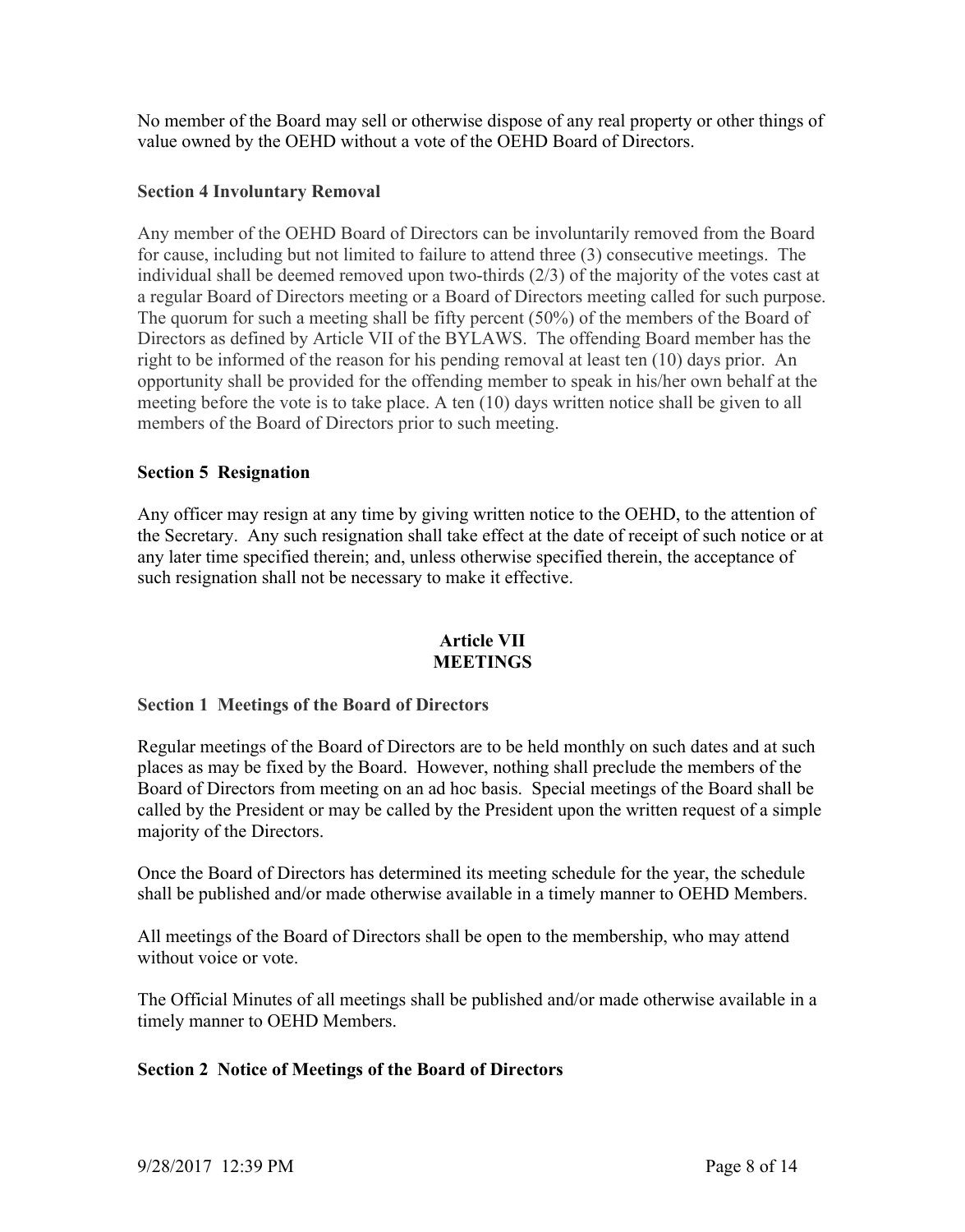The Secretary shall provide each member of the Board of Directors with written notice of the date, time, and place of all meetings at least ten (10) days prior to each regular meeting and five (5) days prior to each special meeting. Such notice may be waived by any member of the Board of Director either before or after the meeting. Attendance at any regular meeting or special meeting, excepting attendance for the purpose of objecting to the transaction of business because the meeting was not properly called or convened, shall constitute a waiver of notice of such meeting.

# **Section 3 Quorum**

For the transaction of business by the Board of Directors, a quorum shall consist of not less than one-half of the number of Directors. If any regular or special meeting is called at which there is not a quorum present for the transaction of business, the said meeting shall be adjourned to such a time that those Directors present shall determine. Notification of the adjourned meeting shall be given by the Secretary to the absent Directors at least five (5) days prior to said meeting.

A quorum for a general membership meeting shall consist of twenty-five (25) Members in Good Standing representing at least twelve (12) separate residential family properties, wherein no two (2) are owned by the same individual in addition to a quorum of the Board. Decisions shall be made be a majority vote of the Voting Members present except in special circumstance when a two-thirds (2/3) vote is required as determined by the Board of Directors.

# **Section 4 Voting.**

Each member of the Board of Directors shall have one vote on each matter that comes before the Board. Issues subject to a vote by the Board of Directors shall be decided by a simple majority of those present except in special circumstances when a 2/3 vote is appropriate. Members of the Board shall have no power to grant proxies to or to otherwise cause others to represent or substitute for them.

#### **Section 5 Ballot by Mail, either Postal or Electronic, or Telephone**

Any urgent action normally required to be taken at a meeting of the Board of Directors may be taken by mail, either postal or electronic, or telephonic ballot without a meeting if each member of the Board is notified of such action and the majority agrees to such a vote. Any action so approved shall have the same effect as though taken at a meeting of the Directors. Results of the vote shall be relayed to all members of the Board of Directors within 24 hours and documented in the minutes of the next meeting.

# **Section 6 Meetings of the General Membership**

An Annual Meeting for the election of officers and directors of the OEHD and for other business shall be held during the month of October. A timely notice of this meeting shall be sent to all members in the quarterly newsletter.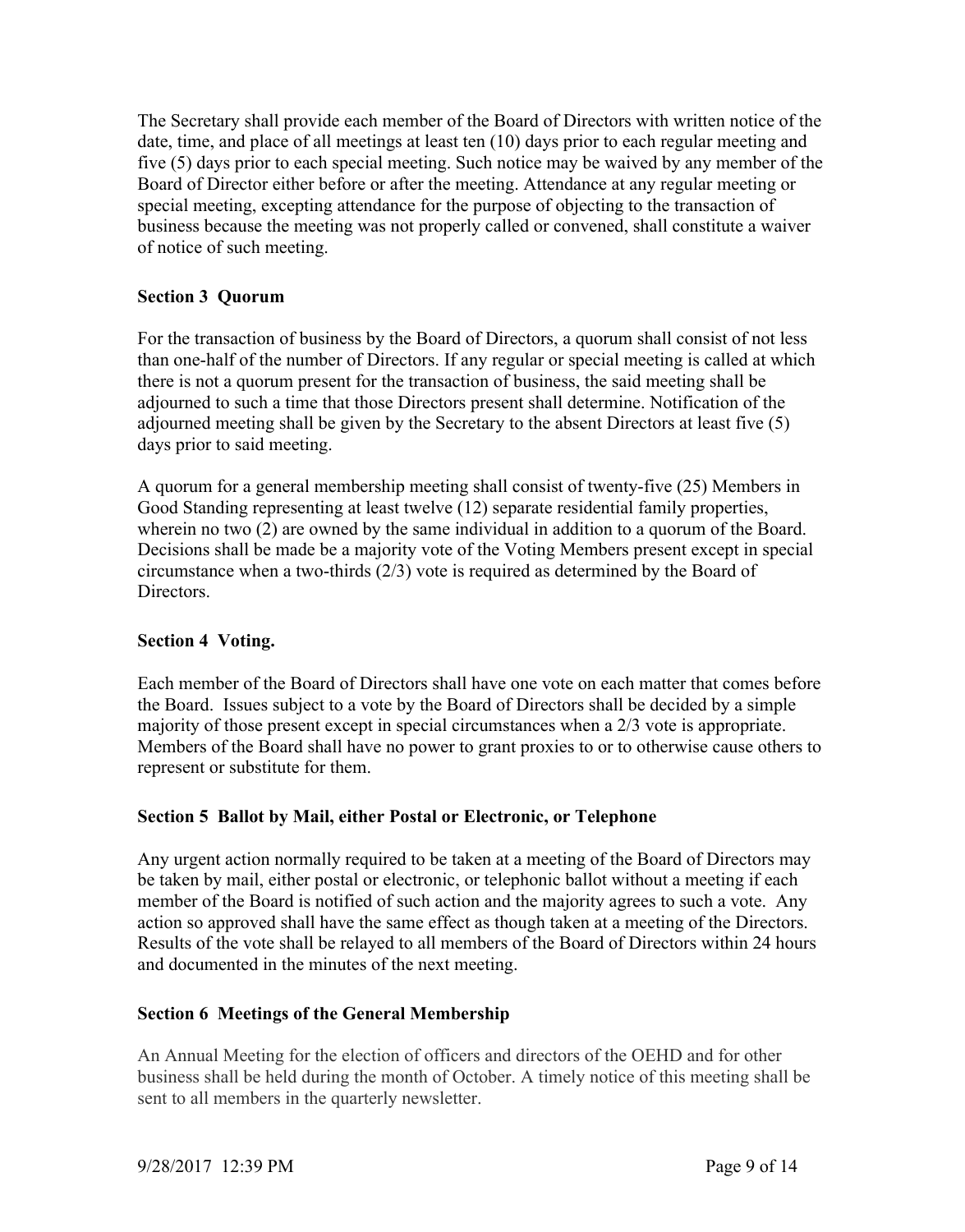Regular meetings of the membership shall be held no less often than quarterly with the Annual Meeting qualifying as one meeting. Special membership meetings may be called by the President or upon request of a majority of the Board of Directors. A good faith attempt shall be made to notify all membership members of the meeting.

#### **Section 7 Rules of Order**

Roberts Rules of Order, latest edition, shall govern the Association's deliberations unless such rules are in conflict with the Association's Bylaws, or special rules of order. In the event of conflict, the Bylaws shall take precedence.

## **Article VIII COMMITTEES**

It shall be the duty of the Board of Directors to establish, oversee, and disband Committees as the need arises to fulfill the purposes of the organization. The Chairpersons of such Committees shall be determined by a majority vote of the Board. No member or Committee shall contract for or incur any expense in the name of the organization without authorization from the Board of Directors.

Said Committees can be considered to address such issues as membership, community pride, neighborhood oversight, data maintenance, special projects, and publicity.

Each active Committee shall submit a report to the Board of Directors prior to the Annual Meeting.

Except as authorized by the Board of Directors, no Committee nor representative thereof shall have power to act on behalf of the Board, to incur expenses on behalf of the Board, or to make any commitment for the OEHD.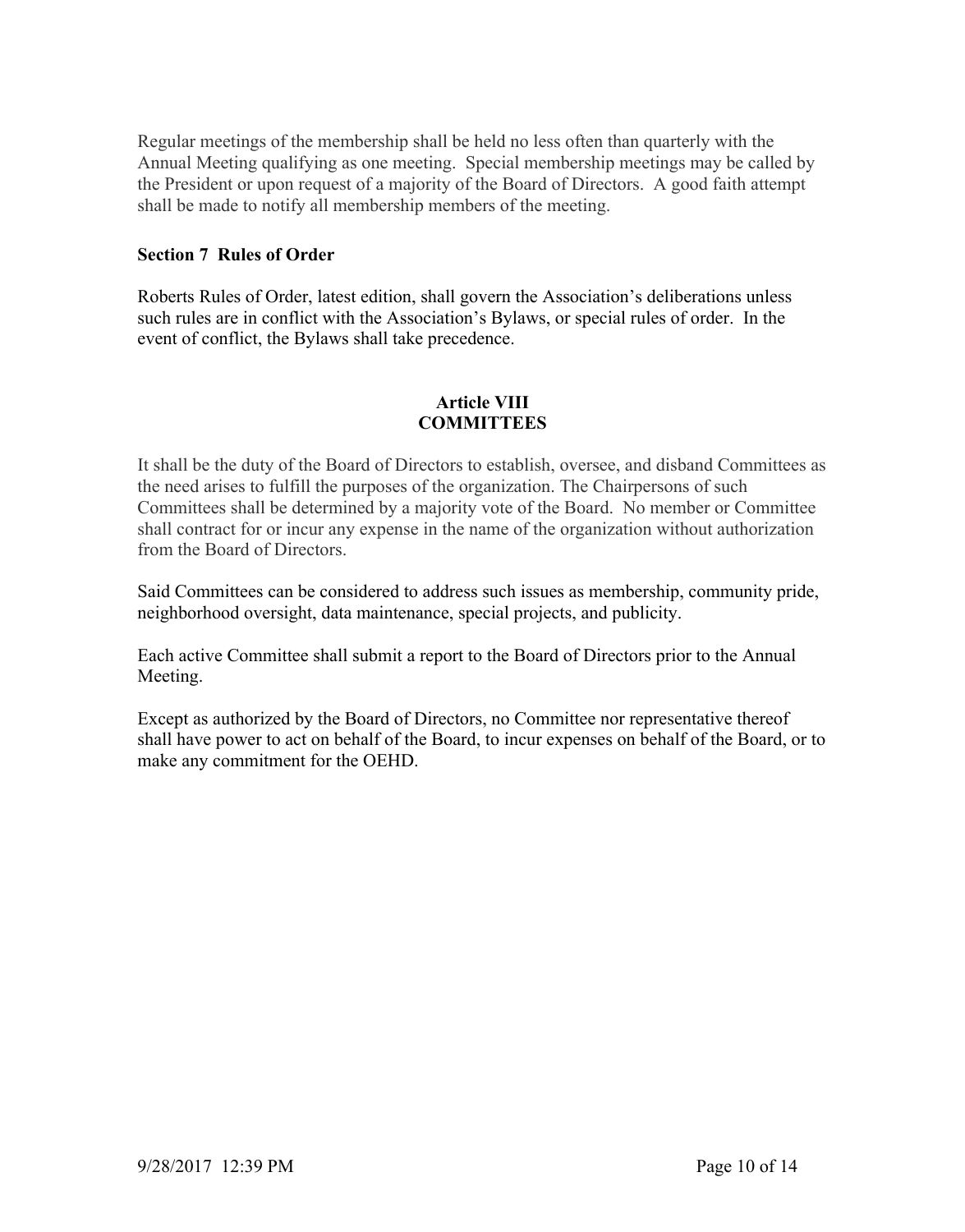# **Article IX FINANCES**

## **Section 1 Budget**

The fiscal year shall begin on November 1 and end on October 31.

It shall be the responsibility of each Committee of the OEHD to prepare an itemized budget for said Committee's activity for the next fiscal year. Said budget shall be submitted to the Treasurer no later than forty-five (45) days prior to the Annual meeting.

The Treasurer shall review each Committee budget and shall make recommendations thereon to the Board of Directors no later than -the regular meeting of the Board of Directors immediately preceding the Annual meeting.

Upon submission by the Treasurer of the various Committee budgets and said Committees' recommendations thereon, and upon consideration of any other pertinent financial matters, the Board of Directors shall prepare a proposed budget for the OEHD for the next fiscal year at the first Board of directors meeting following the Annual Meeting.

The Board of Directors will have the authority to allocate and spend the funds in accordance with the approved budget. No additional expenditures may be made or expenses or indebtedness incurred on behalf of the OEHD unless authorized by the Board of Directors. The President and Treasurer shall each be approved to sign checks.

#### **Section 2 Obligations of the OEHD**

The Board of Directors shall approve all obligations of the OEHD proposed to be funded from the OEHD account(s) prior to any verbal or written commitment to expend funds of the OEHD. The Board may provide authority to the Treasurer to make expenditures under \$100 without prior Board approval to meet the purposes of the Association as defined by Article III. Such expenditure(s) shall be presented to the Board at the next Board meeting.

#### **Section 3 Annual Dues**

The amount of annual dues shall be determined by the Board of Directors. Such determination shall occur no more than once per year. Association dues shall be due on January 1 of each calendar year.

#### **Section 4 Designated Donations**

The Board of Directors may request and members, supporters or corporate entities may contribute, additional donations to cover costs associated with designated projects of the OEHD as determined by the Board of Directors in accordance with the purposes of the OEHD as defined by Article III.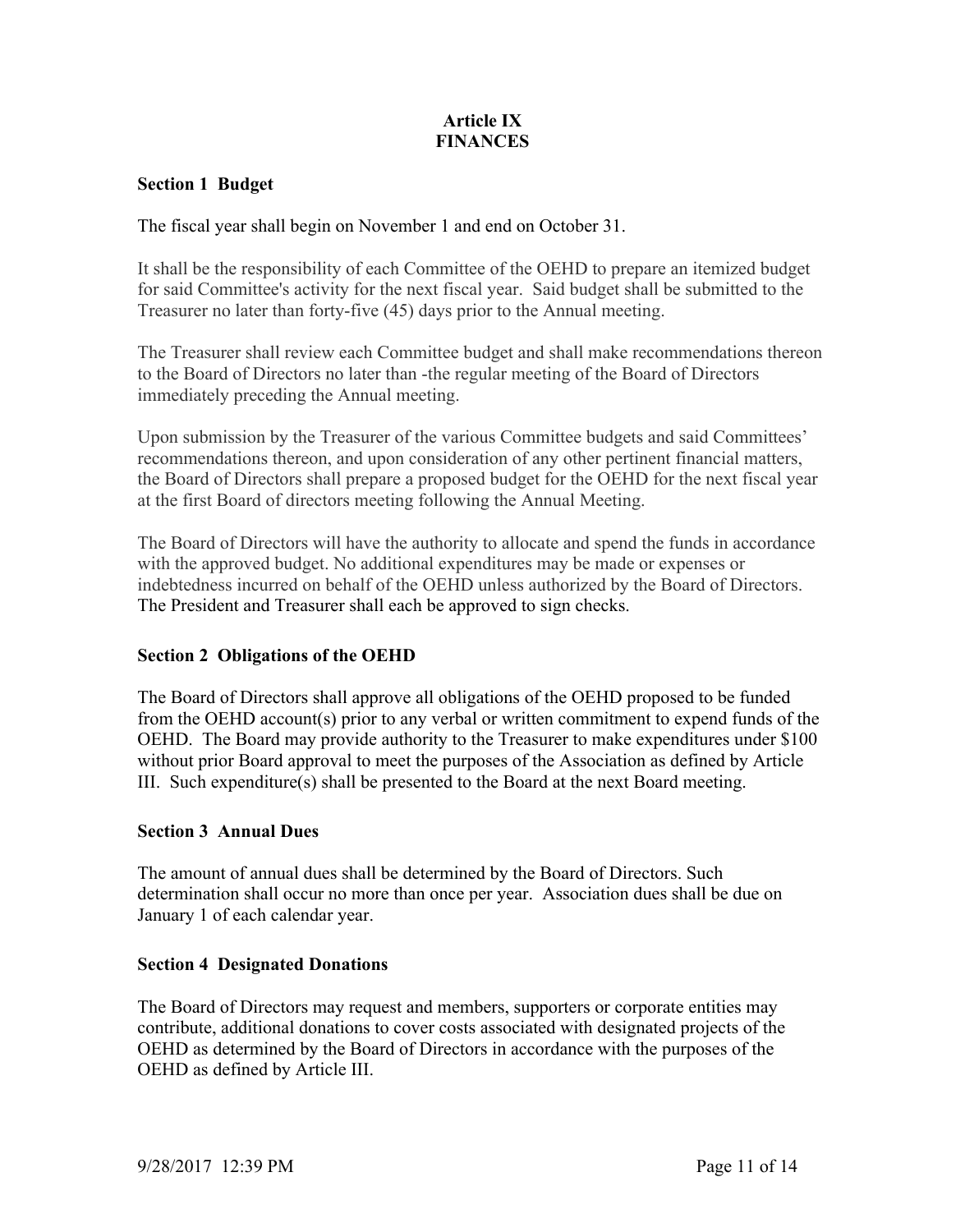#### **Section 5 Dedication of Assets**

The properties and assets of the OEHD are dedicated to the objectives and purposes stated in Article III. No part of the net earnings, properties, or assets of the OEHD, on dissolution or otherwise, shall inure to the benefit of any private person or individual, or any member or Director of the OEHD.

In the event the OEHD is ever dissolved, the Board of Directors, after paying or making provision for the payment of all liabilities of the OEHD, shall dispose of all assets of the OEHD exclusively for the purposes of the OEHD in such a manner, or to such an organization or organizations organized and operated "exclusively" for cultural, educational, historical restoration, and civic purposes as shall at the time qualify as an exempt organization or organizations under Section 501(c)(3) of the Internal Revenue Code of 1954 (or the corresponding provision of any future United States Revenue Law), as the Board of Directors shall determine.

Any such assets not so alternatively disposed of and after all informal attempts having failed shall be disposed of by a court with competent jurisdiction exclusively for such purposes or to such organization or organizations, as the Court shall determine, which are organized exclusively and operated exclusively for above said purposes. The decision to dissolve shall be made by a two-thirds (2/3) vote of the entire Board of Directors.

#### **Article X MISCELLANEOUS**

#### **Section 1 Limits to the Corporation Activities**

Notwithstanding any other provision of the Bylaws, the OEHD shall not carry on any activities not permitted to be carried on by a corporation exempt from federal income tax under section 501 (c)(3) of the Internal Revenue Code of 1954 (or the corresponding provision of any future United States Revenue Law) Of by a corporation, contributions to which are deductible under section 1 70(c)(2) of the Internal revenue Code of 1954 (or the corresponding provision of any future United States Revenue Law).

#### **Section 2 Severability**

If any provision of these Bylaws is or becomes void or unenforceable by force of operation of law, the other provisions shall remain valid and enforceable.

#### **Section 3 Non-Discrimination**

The Association shall not discriminate on account of race, creed, national origin, sex, age, or disability with respect to selection of Board members, employment of staff or in connection with any other activity of the Association.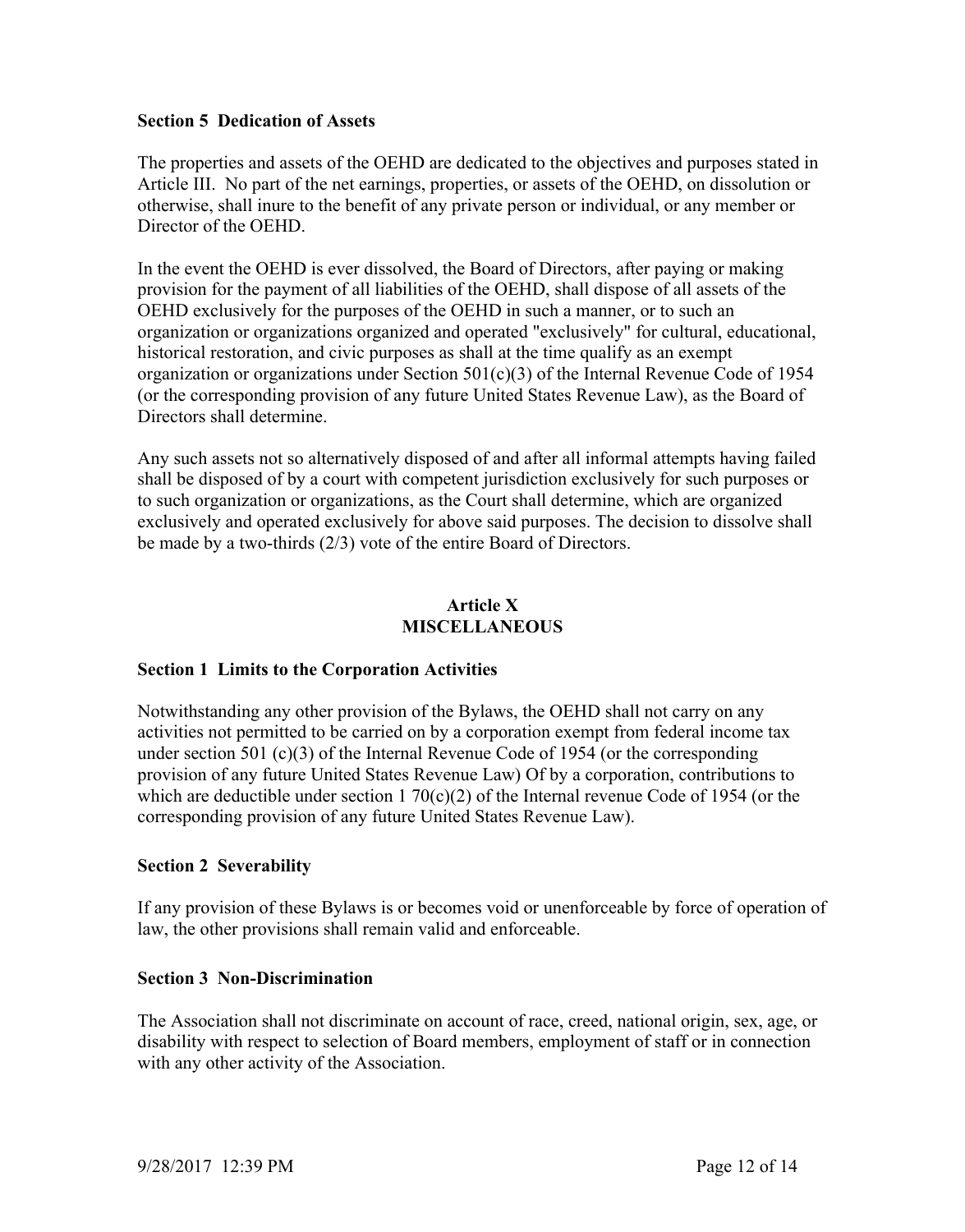## **Section 4 Inspection by Directors OR Members in Good Standing.**

Every member in good standing of the OEHD shall have the absolute right at any reasonable time to inspect all books, records, and documents of every kind and the physical properties of the OEHD for a purpose reasonably related to such person's interest as a member of the OEHD The inspection by a member may be made in person or by an agent or attorney, and the right of inspection includes the right to copy and make extracts of documents.

## **Section 5 Execution of Contracts.**

Any contract or other instrument in writing entered into by the OEHD, when signed by the President or Treasurer is not invalidated as to the OEHD by any lack of authority of the signing officers in the absence of actual knowledge on the part of the other party to the contract or other instrument that the signing officers had no authority to execute same. Contracts or other instruments in writing made in the name of the OEHD which are authorized or ratified by the Board, or are done within the scope of authority, actual or apparent, conferred by the Board or within the agency power of the officer executing it, bind the OEHD.

## **Section 6 Construction and Definitions**

Unless the context otherwise requires, the general provisions rules of construction and definitions contained in the California Nonprofit Corporation Law shall govern the construction of these Bylaws. Without limiting the generality of the foregoing, the masculine gender includes the feminine and neuter, the singular number includes the plural, and the plural number includes the singular.

#### **Section 7 Annual Statement of General Information**

The OEHD shall, at the times required by law, file with the Secretary of State of the State of California, on the prescribed form, a statement setting forth the names and complete business or residence addresses of the President, Vice President, Secretary, and Treasurer, the street address of its principal office in this state, together with a designation of the agent of the OEHD for the purpose of service of process, all in compliance with the Corporation Code of California.

#### **Section 8 Amendments to the Bylaws**

Proposed amendments to the Bylaws shall be presented to the Board of Directors in writing. A proposed amendment shall be presented in such manner that the Board of Directors shall be afforded a reasonable time, in advance of a meeting, to consider the proposed amendment. The amendment shall be adopted by a two-thirds (2/3) majority vote of the voting Board members present.

OEHD members must be notified of the adopted amendment change(s) at the earliest opportunity by publication in the newsletter and/or other method.